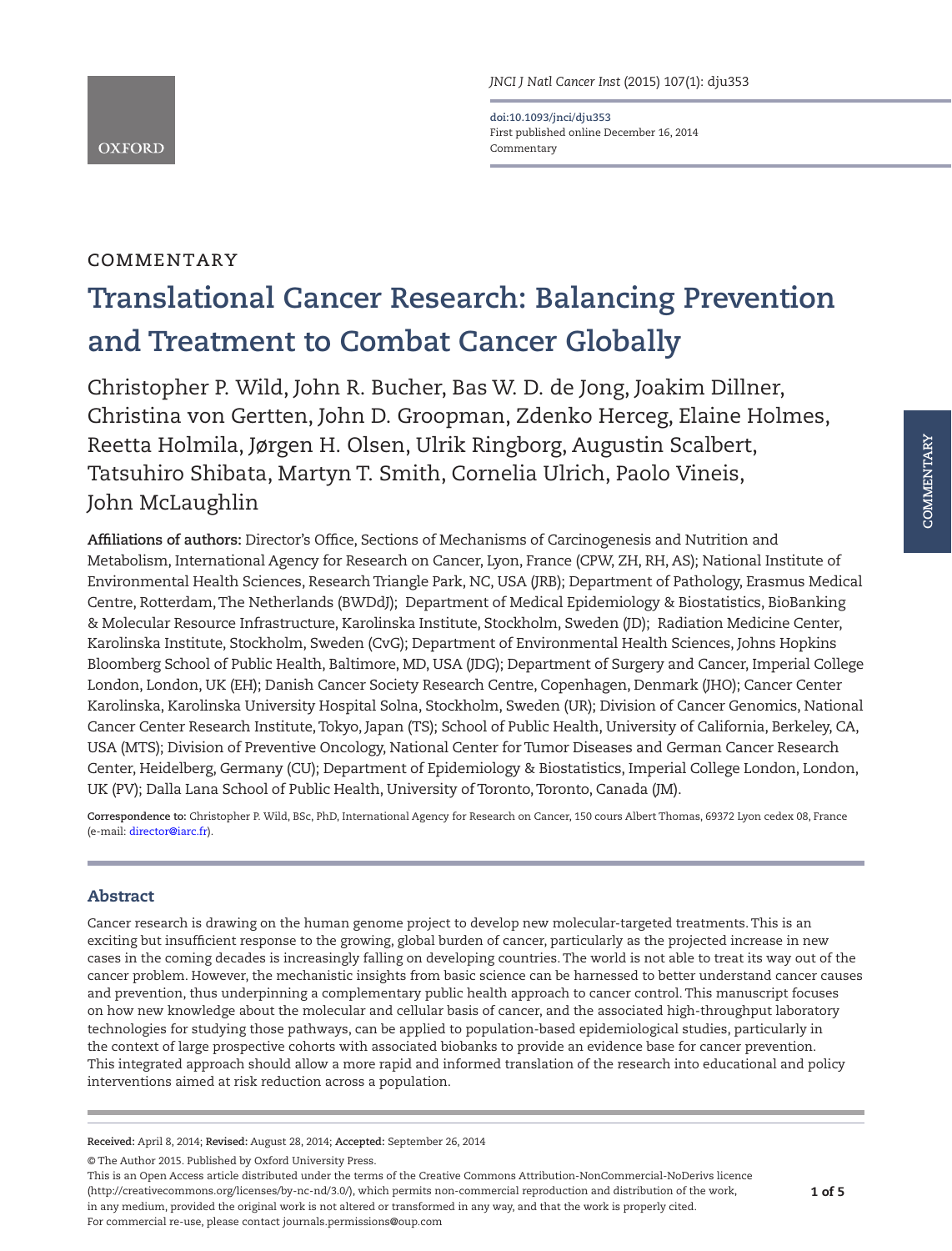#### **The Tradition of Translational Cancer Research**

Recent decades have yielded unprecedented advances in understanding the biological mechanisms underlying cancer development and progression. Translation of this knowledge to the clinic promises new treatments tailored to exploit the molecular Achilles heel of a patient's tumor ([1–3\)](#page-3-0). This has been described as personalized medicine, precision medicine, or, more conservatively, as stratified medicine and is popularized in the term "bench-to-bedside" research. In the cancer field, this is what is generally understood by translational cancer research. Thus, molecularly informed treatment points to marked improvements in patient outcomes. However, cancer challenges are emerging that need additional and complementary solutions.

Because of population growth, increasing life expectancies and changes in underlying cancer incidence, the annual number of cases continues to rise globally, being expected to almost double in the next 20 years [\(4\)](#page-3-1). Currently, close to half the people living within five years of a diagnosis (13.6 million) are from the richest countries, which comprise only one sixth of the world's population (840 million) [\(5\)](#page-3-2). Allied to this human burden is the spiraling cost of cancer therapy, which weighs ever more heavily on national budgets [\(6\)](#page-3-3). However, the largest relative increases in new cases in the coming decades will occur in low-income countries [\(7](#page-3-4)), where even affordable and effective cancer treatments remain largely unavailable and demands on inadequate cancer services will only continue to grow ([8\)](#page-3-5). Lower income countries therefore face a "double burden" as they transition to higher numbers of cancers on top of preexisting burdens from communicable diseases and malnutrition ([7](#page-3-4)).

As a consequence, there is an urgent need for a global perspective on prevention strategies to complement the emerging benefits of new treatments in high-income countries and the improved access to existing treatments in low- and middleincome countries. The shared nature of a number of risk factors for noncommunicable diseases means that benefits from prevention will stretch beyond the confines of cancer ([9\)](#page-3-6).

Here, we do not attempt to address specific cancer prevention and control priorities in low- and middle-income countries, which has been covered elsewhere [\(10,](#page-3-7)[11](#page-3-8)). Rather, we focus on how the latest advances in understanding the mechanisms of carcinogenesis offer a pathway to the identification of cancer risk factors and prevention strategies, which in turn may provide the improved evidence base for more effective cancer control in low- and middle-income countries. Specifically, we suggest an opportunity for translational cancer research to

be "two-way"; the same foundation and novel technologies of basic science being used to develop new treatments should be applied to study the causes of cancer and its prevention, both through the avoidance of carcinogenic exposures and through the early detection (including screening) and treatment of disease. In providing reliable information on the relationship between exposures and risk, this integrated approach should therefore facilitate and underpin the translation of research findings into a range of different interventions (eg, educational, behavioral, policy-based) aimed at risk reduction across a given population.

The promise of primary prevention is based on recognition that most cancers have a lifestyle or environmental cause, and therefore in principal more than 50% could be prevented if the specific risk factors were identified and exposures controlled effectively ([12–15](#page-3-9)). Primary prevention successes exist, with declining lung cancer rates following reductions in smoking, although these improvements are mainly limited to a few highincome countries [\(16](#page-3-10)[,17\)](#page-4-0), plus the advent of vaccines against hepatitis B virus and human papillomavirus (HPV) to prevent liver and cervical cancers ([18](#page-4-1)[,19\)](#page-4-2). However, primary prevention must be founded on identification of risk factors, and, although much progress has been made [\(20](#page-4-3)), for some common cancers (eg, prostate, kidney, pancreas, brain, hematological malignancies) the identity of major risk factors remains largely obscure.

The long induction time of many precancerous lesions and cancers, stretching over many years if not decades, allows early detection through screening and consequent prognostic improvements for cancers such as cervix, breast, and colorectal [\(21\)](#page-4-4). However, this strategy of secondary prevention is frequently hampered either by the inability to detect many types of cancer at early enough stages to permit successful treatment (eg, kidney, pancreas, ovary, brain, liver) or the inability to discriminate between screen-detected lesions that would or would not have progressed to malignancy (eg, for breast and prostate); under the latter circumstances, patients may be subject to overtreatment ([22,](#page-4-5)[23\)](#page-4-6).

There is now a remarkable opportunity to address the apparent impasse in both primary and secondary prevention by applying advances in the understanding of molecular carcinogenesis and the associated molecular tools to translational research. One must ask not whether but how the advances in basic science leading to new avenues for cancer treatment might also provide a way forward in relation to cancer causation and prevention globally ([Figure 1\)](#page-1-0).



<span id="page-1-0"></span>**Figure 1.** Two-way translational cancer research.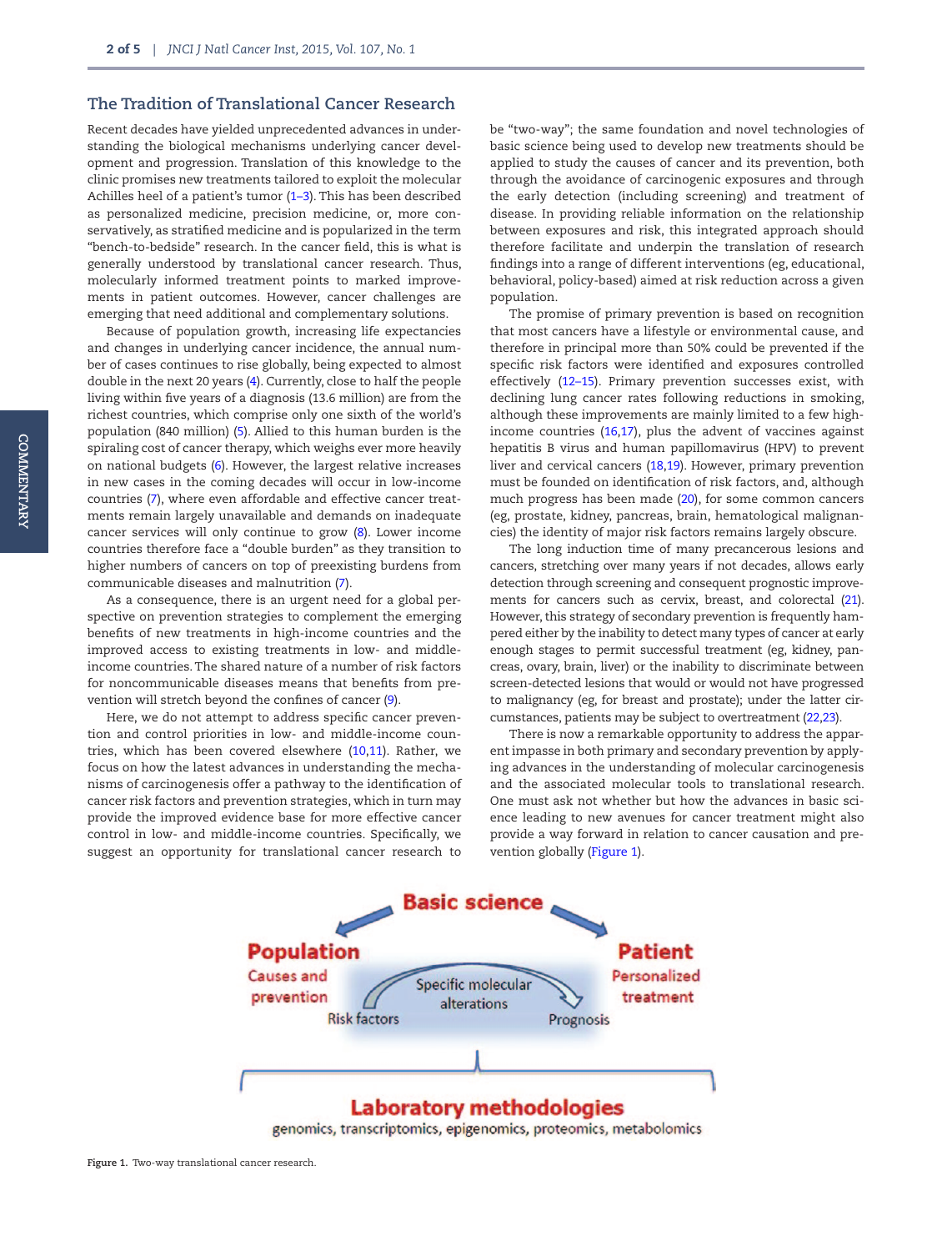The "omics" technologies used to probe the genome, epigenome, transcriptome, proteome, and metabolome offer opportunities to identify individual, groups, or patterns of biomarkers applicable to cancer prevention. Among the opportunities are: improved and novel approaches to exposure assessment, stratification of cancer cases by molecular subtype, elucidation of mechanistic pathways including "driver" mutations related to defined exposures, identification of molecular markers for early detection or prognosis, and use of biomarkers to evaluate the impact of interventions [\(24](#page-4-7)[,25](#page-4-8)).

An outstanding challenge in studying etiology has been the inability to measure environmental and lifestyle exposures with the same precision or scope as for genetic analyses, leading to calls for a systematic determination of the human exposome to match the determination of the human genome ([26,](#page-4-9)[27](#page-4-10)). Indeed, while there have been large investments into novel technologies to define the underlying genetic causes of cancer (the human genome project and genome-wide association studies), there remains a substantial lag in investment to identify the major causes of cancer—namely environmental and lifestyle factors. Recently, new insights have been gained through application of the above-mentioned technologies. For example, Stransky et al. ([28](#page-4-11)) performed whole-exome sequencing on head and neck tumors, revealing a different mutation rate and pattern in relation to HPV and smoking. Chronic low level benzene exposure was linked to different patterns of global gene expression [\(29](#page-4-12)) and several proof-of-principle studies used microarrays to investigate the impact of tobacco smoking on the transcriptome and epigenome [\(30,](#page-4-13)[31\)](#page-4-14). The comparison of metabolic profiles of colorectal cancer patients and matched control patients by high-resolution mass spectrometry led to the indication of unexpected risk factors for the disease that have been linked to inflammation ([32](#page-4-15)). Exciting advances are also being made in the ability to characterize individual dietary exposures. For example, an initial broad-based metabolomics approach resulted in the development and validation of a new urinary biomarker for citrus fruit consumption [\(33](#page-4-16)). In this manner, innovations in measurement and data collection offer potential in unraveling the complex interactions between genetic and nongenetic factors.

The recognition that tumor classification requires integration of molecular characteristics for cancer treatment has its corollary in the field of etiology and prevention [\(34](#page-4-17)). Notably, the opportunity to subclassify tumors by their molecular profile means risk factors may be evaluated for specific molecular subgroups, offering the possibility to reveal associations cleared of the fog of heterogeneity [\(35](#page-4-18)[,36\)](#page-4-19). The potential of this strategy was demonstrated in a case-cohort study of colorectal cancer, where the risk associated with acrylamide exposure was specific to patients with mutations characteristic of acrylamide in the *K-ras* and *APC genes*; the authors noted the need for caution in interpretation of these data, particularly given the number of subgroup analyses ([37](#page-4-20)). Indeed, the molecular subclassification of tumors brings its own challenges of statistical power, implying that only the largest epidemiological studies will be suited to such an approach. This approach will also need to discriminate interpatient differences in driver and possibly passenger mutations relevant to etiology from the wider inter- and intratumor genetic and epigenetic heterogeneity ([38–40\)](#page-4-21). Further large-scale sequencing of the cancer genome and epigenome will refine the diversity and complexity of mutational and epigenetic processes underlying carcinogenesis, as well as molecular signatures associated with exposures.

An especially important development would be the identification of preneoplastic conditions at a point when medical

treatments or lifestyle changes may cure or stop disease progression. The potential to reverse epigenetic alterations provides a basis for hope ([25](#page-4-8)). Such an approach would be more analogous to the effective screening approaches in cardiovascular diseases (ie, detection and medical treatment of predisposing conditions such as hypertension, hypercholesterolemia), which are far less invasive and expensive than cancer screening approaches where surgical removal of lesions is mostly required.

Cancer chemoprevention has seen modest success to date with the use of supplementation, albeit reduced risks of colon and some other cancers have been reported with nonsteroidal anti-inflammatory agents [\(41\)](#page-4-22). It may be of interest to revisit chemoprevention by tailoring the treatment either to the genetic profile of the individual or (pre-)neoplastic lesion [\(42](#page-4-23)). In addition, mechanism-based biomarkers also have promise as intermediate endpoints in intervention studies, providing justification for subsequent larger, longer-term studies with clinical endpoints [\(43\)](#page-4-24).

In each of the above areas, the application of molecular sciences and associated biomarkers permits a link from experimental models through to epidemiology, notably in establishing biological mechanisms for exposure-disease associations at the population level. Experimental data provide indications that duration of exposure and dose are important in relation to gene expression changes and indicate how "omics" technologies could be "reverse engineered" to inform primary prevention ([44](#page-4-25)). In time it is likely that this "common soil" of mechanistic research will contribute to a stronger basis for hazard identification and risk assessment ([45](#page-4-26)).

Tools lie idle without materials to work on. Research designs for treatment studies are feasible because of the relative ease of collecting information on patients in clinical settings. Excitingly, large prospective cohort platforms with well-characterized biospecimens provide the ideal context to study the long prediagnostic period, and recent investments in these now enable studies relevant to etiology and prevention ([46,](#page-4-27)[47](#page-4-28)). Recognition that early life exposures are precursors to cancer later in life points to further development of cohort platforms and innovative designs for studies over the life course [\(48](#page-4-29)[,49\)](#page-4-30).

Consortia have demonstrated a new commitment to global collaborations that deliver the large human studies needed to disentangle the biological complexity of cancer. The development and sharing of new high-throughput methods, genomic databases, bioinformatics, and biostatistical tools therefore allows advances in laboratory sciences to be applied in epidemiological studies with efficient processes to manage and interrogate enormous databases. Investigators have an increasing ability to integrate molecular data across different platforms to obtain comprehensive portraits of cancer subtypes that may reveal etiology and prevention opportunities (eg, International Cancer Genome Consortium [icgc.org], Cancer Genome Atlas Network [cancergenome.nih.gov]). Recent large-scale mutation analysis by an international collaborative team identified diverse (more than 20) mutation signatures among 30 cancer types ([50](#page-4-31)). Extension of some of these approaches, particularly the establishment of prospective cohort studies, to low- and middle-income countries will provide valuable evidence for cancer prevention beyond the borders of the richer parts of the world.

#### Strategies to Heighten Impacts

To achieve the double benefits that could arise from translational cancer research involving both prevention and treatment, decisive action is needed at several levels.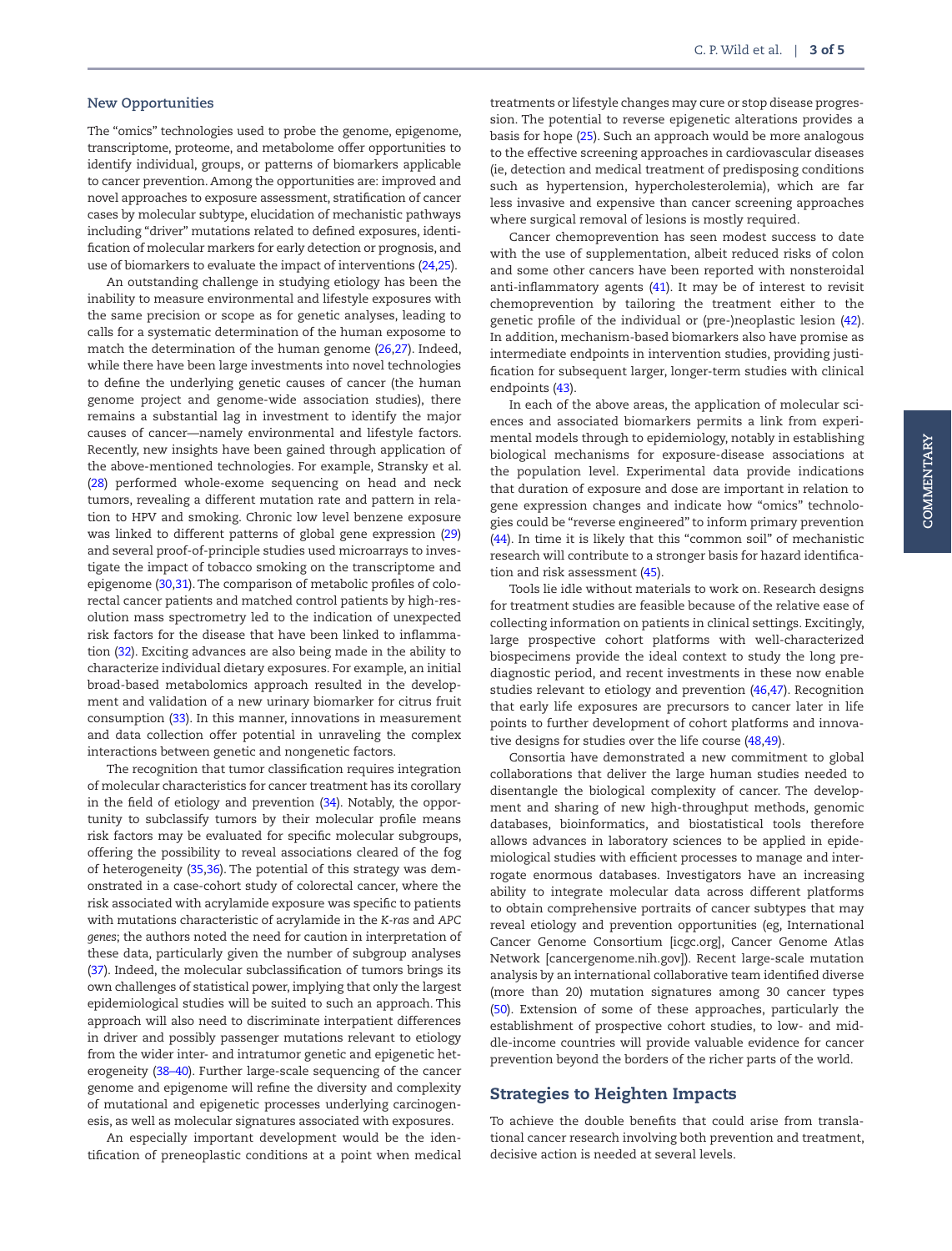First, the cancer research community must seize the opportunity to apply its tremendous skills and capacity to provide the evidence base for the next generation of cancer prevention that can lead to major impacts on a global scale. A balanced and integrated approach that extends the reach and impact of the basic sciences would both complement and strengthen treatmentoriented research. In this regard, there is a requirement for the optimal use of epidemiological resources as well as further technical and methodological development to ensure the laboratory methods are suited to population studies and related biobanks to gain maximum utility [\(51](#page-4-32)[,52\)](#page-4-33).

Second, there is a need to foster interdisciplinary research. This will require capacity building by training a new generation of researchers who work in teams involving both laboratory and population sciences and who have access to the necessary tools and infrastructure. There is a need for strategic recognition of the benefits of closer working relationships forged through shared planning, research, and resources across all the relevant disciplines. The building and supporting of such teams will yield benefits at the local level, as well as through consortia at the global level, as programs develop in low- and middle-income countries.

Third, clear communication by research leaders will allow all partners and stakeholders to embrace the need for studies of causes and prevention. With prevention not being done solely in the medical care system, the broader integration that is needed will allow new stakeholders to join (eg, experts in environment, food, water, health promotion, etc.). This can overcome one of the barriers to prevention research, which is that the private sector has favored the commercialization potential of only clinical interventions, whereas innovative products and services can be envisioned that are of global reach and interest. More active involvement of the general public and public agencies will also aid in communication as more effective ways are found to detect and report the benefits of prevention research.

Fourth, building on these strategies, advocacy is needed to convince politicians, policymakers, and funding agencies to prioritize translational research into the causes and prevention of cancer on a scale not yet seen in comparison with bench-tobeside research. Champions of prevention are needed to complement the valuable and effective advocacy of cancer survivors. Molecular cancer epidemiology requires large and long-term investments in adaptation of new technologies for application to large-scale population studies, as well as prioritization of infrastructure support to cohorts, biobanks, cancer registries, and other resources. Historically, there were few funders for such work, given the lack of obvious commercial benefits, but a strategic approach can lead to huge gains in health and a broad sharing of benefits. Public and charitable funding should be directed to translational prevention research to compensate for this relative lack of market value. The longer-term benefits of prevention in reducing the economic cost of cancer will provide a large return on this investment ([53](#page-4-34)), in addition to the undoubted value in terms of reducing the social and emotional burden of the disease.

#### Conclusion

In summary, translational cancer research stands at an exciting but critical point in time. It will not be possible to treat our way out of the cancer problem, either in aging Western societies or in poorer countries where health services are least able to serve the growing number of patients. What is needed now is a

concerted effort to apply the remarkable advances in basic science to contribute to cancer prevention, with an aspiration of reducing cancer burden and the associated global inequalities in health worldwide.

## Funding

This work was supported by EC FP7 (EurocanPlatform, grant no. 260791).

#### **Notes**

The study sponsor had no role in the design of the study, the collection, analysis, or interpretation of the data, the writing of the manuscript, nor the decision to submit the manuscript for publication. The manuscript was finalized following consideration of a draft version at a meeting held at the International Agency for Research on Cancer on October 16 through 18, 2012. The authors declared no conflict of interest.

#### **References**

- <span id="page-3-0"></span>1. Dancey JE, Bedard PL, Onetto N, Hudson TJ. The genetic basis for cancer treatment decisions. *Cell*. 2012;148(3):409–420.
- 2. Baylin SB, Jones PA. A decade of exploring the cancer epigenome - biological and translational implications. *Nat Rev Cancer*. 2011;11(10):726–734.
- 3. Chin L, Andersen JN, Futreal PA. Cancer genomics: from discovery science to personalized medicine. *Nat Med*. 2011;17(3):297–303.
- <span id="page-3-1"></span>4. Ferlay J, Shin HR, Bray F, et al. Estimates of worldwide burden of cancer in 2008: GLOBOCAN 2008. *Int J Cancer*. 2010;127(12):2893–2917.
- <span id="page-3-2"></span>5. Bray F, Ren JS, Masuyer E, Ferlay J. Global estimates of cancer prevalence for 27 sites in the adult population in 2008. *Int J Cancer*. 2013;132(5):1133–1145.
- <span id="page-3-3"></span>6. Sullivan R, Peppercorn J, Sikora K, et al. Delivering affordable cancer care in high-income countries. *Lancet Oncol*. 2011;12(10):933–980.
- <span id="page-3-4"></span>7. Bray F, Jemal A, Grey N, Ferlay J, Forman D. Global cancer transitions according to the Human Development Index (2008–2030): a population-based study. *Lancet Oncol*. 2012;13(8):790–801.
- <span id="page-3-5"></span>8. Farmer P, Frenk J, Knaul FM, et al. Expansion of cancer care and control in countries of low and middle income: a call to action. *Lancet*. 2010;376(9747):1186–1193.
- <span id="page-3-6"></span>9. Alwan A. *Global status report on noncommunicable diseases 2010*. World Health Organization; 2011.
- <span id="page-3-7"></span>10. Vineis P, Wild CP. Global cancer patterns: causes and prevention. *Lancet*. 2014;383(9916):549–557.
- <span id="page-3-8"></span>11. Varmus H, Trimble EL. Integrating cancer control into global health. *Sci Transl Med*. 2011;3(101):101cm28.
- <span id="page-3-9"></span>12. Doll R, Peto R. The causes of cancer: quantitative estimates of avoidable risks of cancer in the United States today. *J Natl Cancer Inst*. 1981;66(6):1191–1308.
- 13. Peto J. Cancer epidemiology in the last century and the next decade. *Nature*. 2001;411(6835):390–395.
- 14. Colditz GA, Sellers TA, Trapido E. Epidemiology identifying the causes and preventability of cancer? *Nat Rev Cancer*. 2006;6(1):75–83.
- 15. Parkin DM, Boyd L, Walker LC. 16. The fraction of cancer attributable to lifestyle and environmental factors in the UK in 2010. *Br J Cancer*. 2011;105(Suppl 2):S77–S81.
- <span id="page-3-10"></span>16. Doll R, Peto R, Boreham J, Sutherland I. Mortality in relation to smoking: 50 years' observations on male British doctors. *BMJ*. 2004;328(7455):1519.